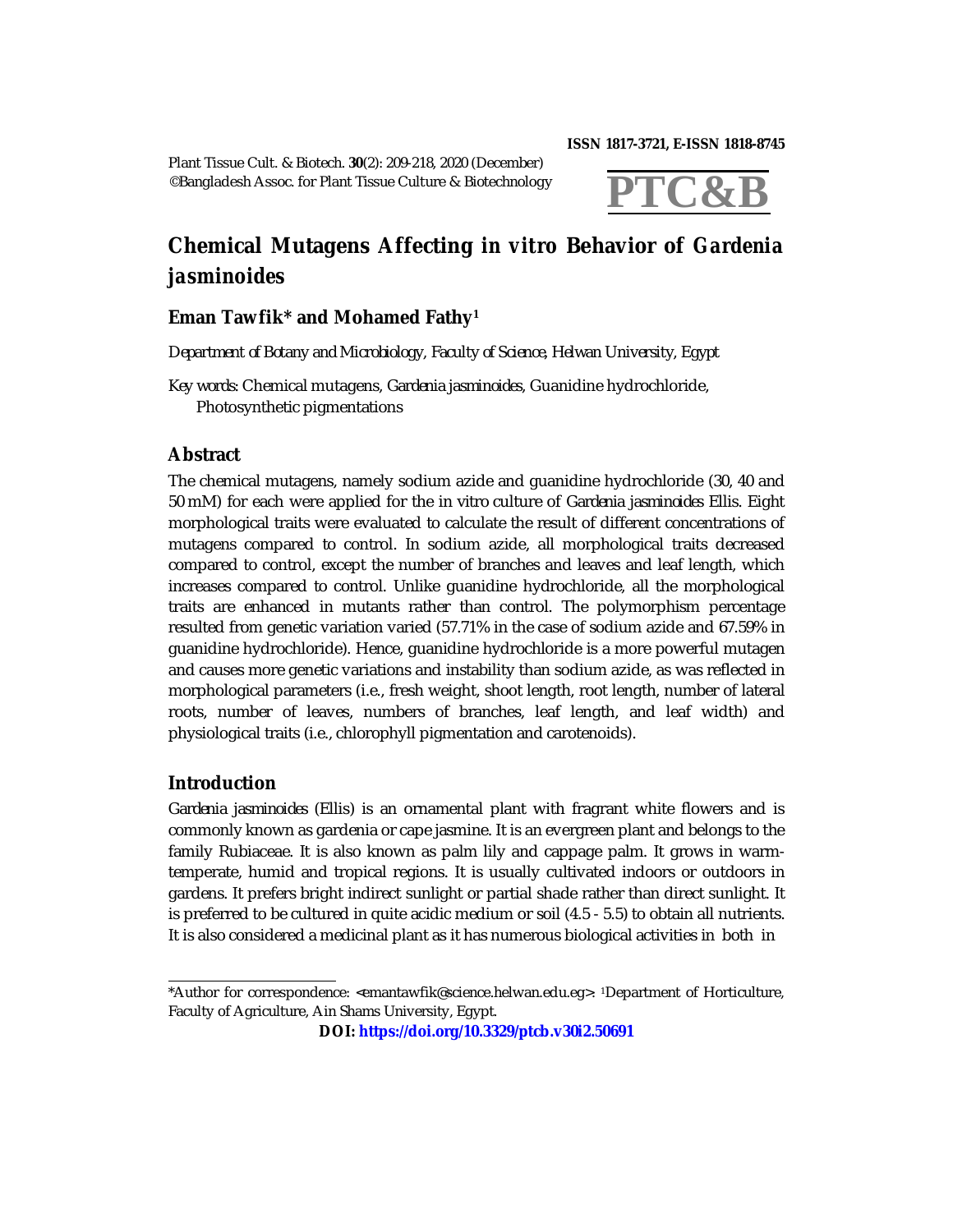*vitro* and *in vivo* conditions. It has antidiabetic, antioxidant, antidepression, antiinflammatory properties. It is also used to treat wounds, fever, hepatitis, influenza (Soliman et al. 2013 and Xiao et al. 2017 and Kesavan et al. 2018).

An induced chemical mutation is a method to make genetic variation leading to new varieties with better characteristics. Induced mutations are also used to provide a novel source of resistance to biotic and abiotic stress factors whereby a new resistant variety can be developed (El-Mokadem and Mostafa 2014, Suprasanna et al. 2015).

Sodium azide ( $NaN<sub>3</sub>$ ) is one of the most robust chemical mutagens used in plants. Its application on the plant is easy and inexpensive and creates mutations to improve their traits. The efficiency of the mutant relies on several circumstances, like the concentration of azide and the treatment duration. It creates point mutation and damages the chromosomes and produces tolerance in the plants for numerous adverse conditions (El-Mokadem and Mostafa 2014).

Guanidine hydrochlorides are a group of chemical mutagens capable of causing alkylation for nitrogenous bases of DNA structure. The guanidine hydrochlorides act as energy transfer inhibitors. There are three groups of guanidine hydrochlorides: Phenylethylbi-guanidide causes only partial inhibition even at relatively high concentrations. Decamethylenedi-guanidide inhibits about 70% of the malate respiration, 55% of the succinate respiration, and 35% of the ascorbate-tetramethyl-p-phenylenediamine respiration. Finally, octyl-guanidine hydrochloride inhibits all three phosphorylation sites and the cyanide-insensitive respiration, but to differing extents and at different concentrations (Wilson and Bonner 1970).

This work aimed at studying the effect of sodium azide and guanidine hydrochloride as examples of two chemical mutagens on the *in vitro* growth of *Gardenia jasminoides*. Also, it aimed to produce genetic variation in the morphological and chlorophyll content. RAPD-PCR is used as a molecular marker to detect variations.

### **Materials and Methods**

*Gardenia jasminoides (*Ellis) plants were collected from the gardens of the Faculty of Agriculture. Two different mutagens used were sodium azide and guanidine hydrochloride. The nodal explants were sterilized and cultured on MS. Then the plantlets were regenerated twice on ¾ MS growth regulator-free media for multiplication. The plantlets were cut into nodal explants and immersed in different concentrations of mutagens for 3 hrs. The explants were then washed in sterile distilled water, transferred to new MS jars, and incubated for 5 weeks in 16 hrs light/8 hrs dark incubators at 25oC.

Eight selected morphological parameters such as fresh weight, shoot length, roots length, number of lateral roots, number of leaves, numbers of branches, leaf length, and leaf width.were used to compare the mutants with the control plants.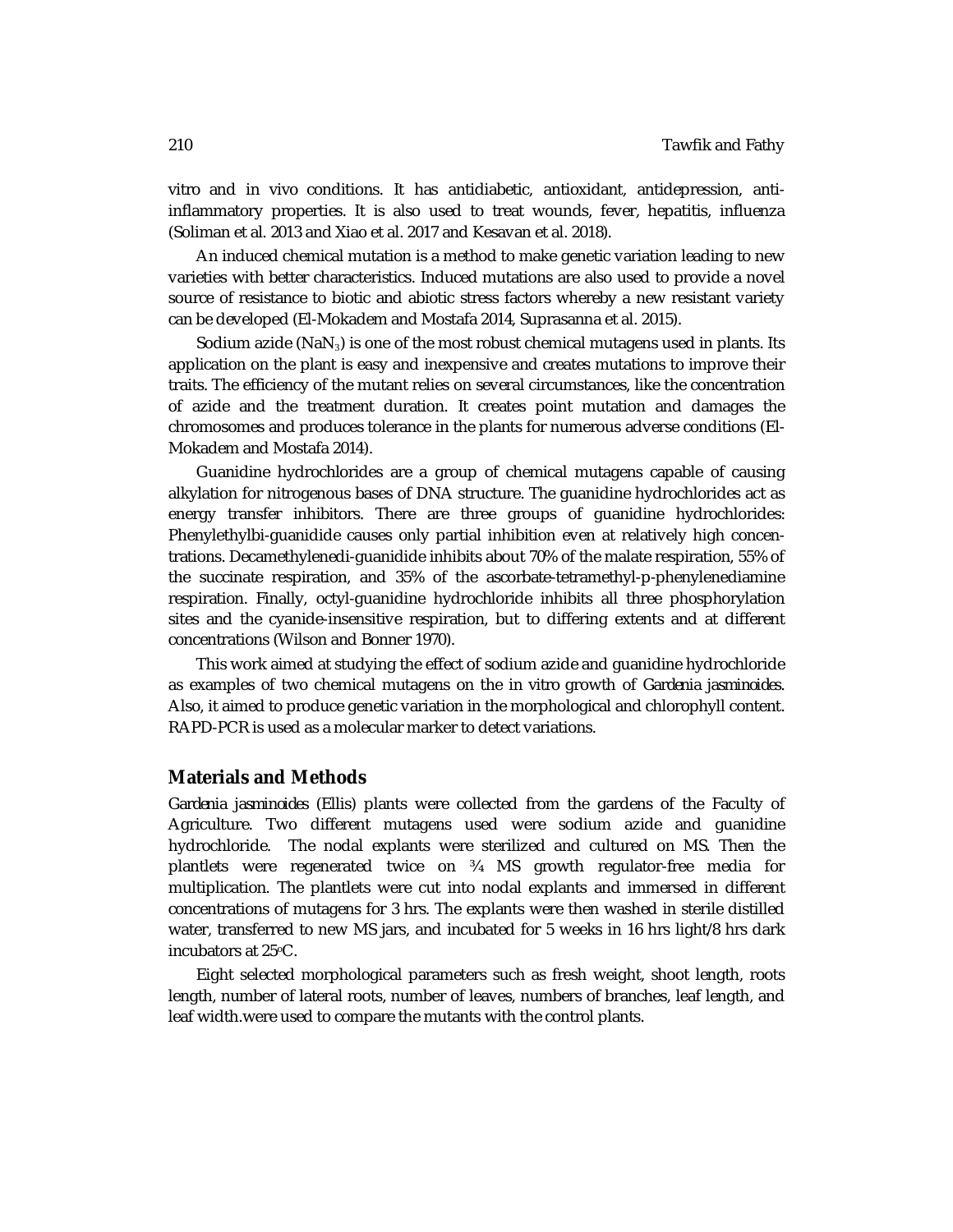Chlorophylls were estimated for both mutants and the control plants. Chlorophyll a, b and carotenoids were determined in the fresh leaves of the plantlets, according to Metzner et al. (1965). Fresh leaves of known weight were homogenized in 85% acetone. After centrifugation the supernatant containing the pigments was made up to a definite volume with 85% acetone. The extract was measured against a blank of pure 85% aqueous acetone at three wavelengths of 452, 645 and 664 nm using a colorimeter. The concentration of chlorophyll a, b and carotenoids were calculated as µg/ml using the following equations:

| Chlorophyll a = 10. 3 E664 - 0.918 E645                   | (1) |
|-----------------------------------------------------------|-----|
| Chlorophyll b = 19. 7 E645 - 3.87 E664                    | (2) |
| Carotenoids = 4. 3 E452 (0. 0265 Chl. a + 0. 426 Chl. b)  | (3) |
| Then, the fractions were calculated as mg/g fresh weight: |     |
|                                                           |     |

$$
\frac{\text{Fraction} \times \text{dilution}}{1000} \text{ mg/g} \tag{4}
$$

The total genomic DNA of *G. jasminoides* (different treatments) was isolated using CTAB method, according to Doyle and Doyle (1990) and modified by Edwards et al. (1991). A 0.5 g of leaves were ground with 700 µl of 2% CTAB buffer and incubated at 65ºC for 30 min with vortex every 10 min. The Eppendorf tubes were centrifuged at 12,000 rpm for 10 min and the supernatant was transferred into new tubes. Equal volume of chloroform: isoamyl alcohol mixture (24 : 1) and the supernatant was added to each other and set for 2 min at room temperature then centrifuged at 12,000 rpm for 10 min at 4ºC. The upper aqueous layer was transferred into new tubes and 800 µl of absolute icecold ethanol was added and left for about 2 hrs at  $-20^{\circ}$ C, then centrifuged to precipitate DNA pellets and then washed with 70% ice-cold ethanol. Finally, the pellets were resuspended in 50  $\mu$  of TE buffer and kept at  $-20^{\circ}$ C until the RAPD-PCR reaction was applied.

Seven RAPD decamer primers were used in this bioassay. Only 6 of them gave reproducible clear bands (Table 1). These primers were listed in Table 3. RAPD-PCR reaction was carried out in Biometra thermocycler. The reaction mixture was carried out in a total volume of 25  $\mu$ l containing 12.5  $\mu$ l Taq master mix (COSMO PCR RED M. Mix, W1020300x), 2 µl of genomic DNA, 1 µl for each primer (Willowfort) and 9.5 µl ddH<sub>2</sub>O. The reaction program was 35 cycles of the following steps: Denaturation for 30 sec at 94ºC, annealing 30 sec at different degrees for each primer as shown in Table 3 and extension for 1 min at 72ºC. This was followed by one step of the final extension at 72ºC for 10 min then cooling at 4ºC. The amplified PCR product was run on 1.2% agarose gel compared to (New England Biolab, #N3232S) ladder.

The gel electrophoresis images were analyzed using Bio-Rad Quantity one (4.6.2) software. The presence of a band was scored as 1, whereas the band's absence was coded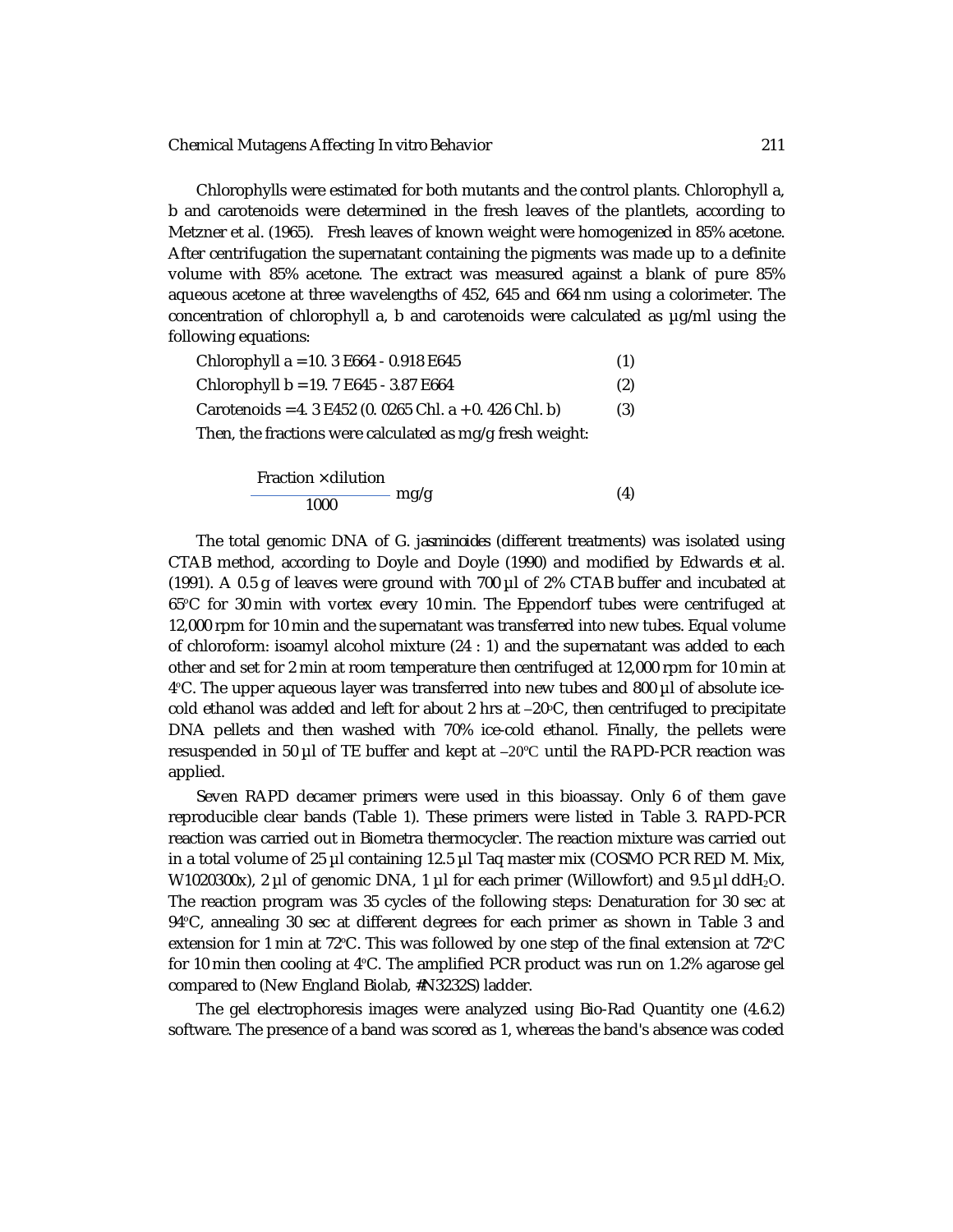as 0. A pairwise similarity matrix was generated using Jaccard's similarity coefficient. Using the unweighted pair group method with the arithmetic averaging algorithm (UPGMA), cluster analysis was performed to develop a dendrogram (Shuaib et al. 2007).

| No. | Primer   | Sequence            | GC% | Тm   |
|-----|----------|---------------------|-----|------|
|     | $OPA-03$ | $5'$ -AGTCAGCCAC-3' | 60  | 32   |
| 2   | $OPA-04$ | 5'-AATCGGGCTG-3'    | 70  | 34   |
| 3   | $OPB-17$ | $5'$ -AGGGAACGAG-3' | 60  | 33.1 |
| 4   | OPB-18   | $5'$ -CCACAGCAGT-3' | 60  | 32.6 |
| 5   | OPD-07   | 5'-TTGGCACGGG-3'    | 70  | 34.8 |
| 6   | OPM-07   | 5'-CCGTGACTCA-3'    | 60  | 33.2 |
|     |          |                     |     |      |

**Table 1. List of primers, their nucleotide sequences used in the RAPD analysis of**  *Gardenia jasminoides.*

Data collected were subjected to analysis of variance test in SPSS 21. Mean average, standard deviations and correlations were estimated. Significant means were separated using Tukey test multivariate analysis. Tukey homogeneous subsets were applied for the different 25 treatments using one-way ANOVA for the two factors using multivariate analysis.

## **Results and Discussion**

The variations in morphological parameters are shown in Fig. 1 and Table 2) for *Gardenia jasminoides*. There were significant differences due to the applications of treatments. Sodium azide stimulated a number of branches, number of leaves and leaf length significantly as against guanidine hydrochloride, which caused stimulation in all growth and morphological parameters except root length.

For photosynthetic pigmentation of *G. jasminoides*, chlorophyll content was estimated for the response of these plants to the different concentrations of mutagens (Table 3). It was noticed that chlorophyll a, b and carotenoids are inhibited using both the mutagens. All the mutant's pigmentation decreased significantly compared to control individuals. The p value of these morphological parameters and chlorophyll pigmentations showed a significant difference in various mutagens concentrations.

*Gardenia jasminoides* being an ornamental and medicinal plant it can be mutated to enhance their decorative characters and increase their therapeutic value.

Malaysian Nuclear Agency (Nuclear Malaysia) has started research on improvement of ornamental plants' through induced mutations. Nuclear Malaysia has produced more than 20 new varieties of ornamental and landscaping plants. These new varieties have been transferred to various end-users, private nurseries and government agencies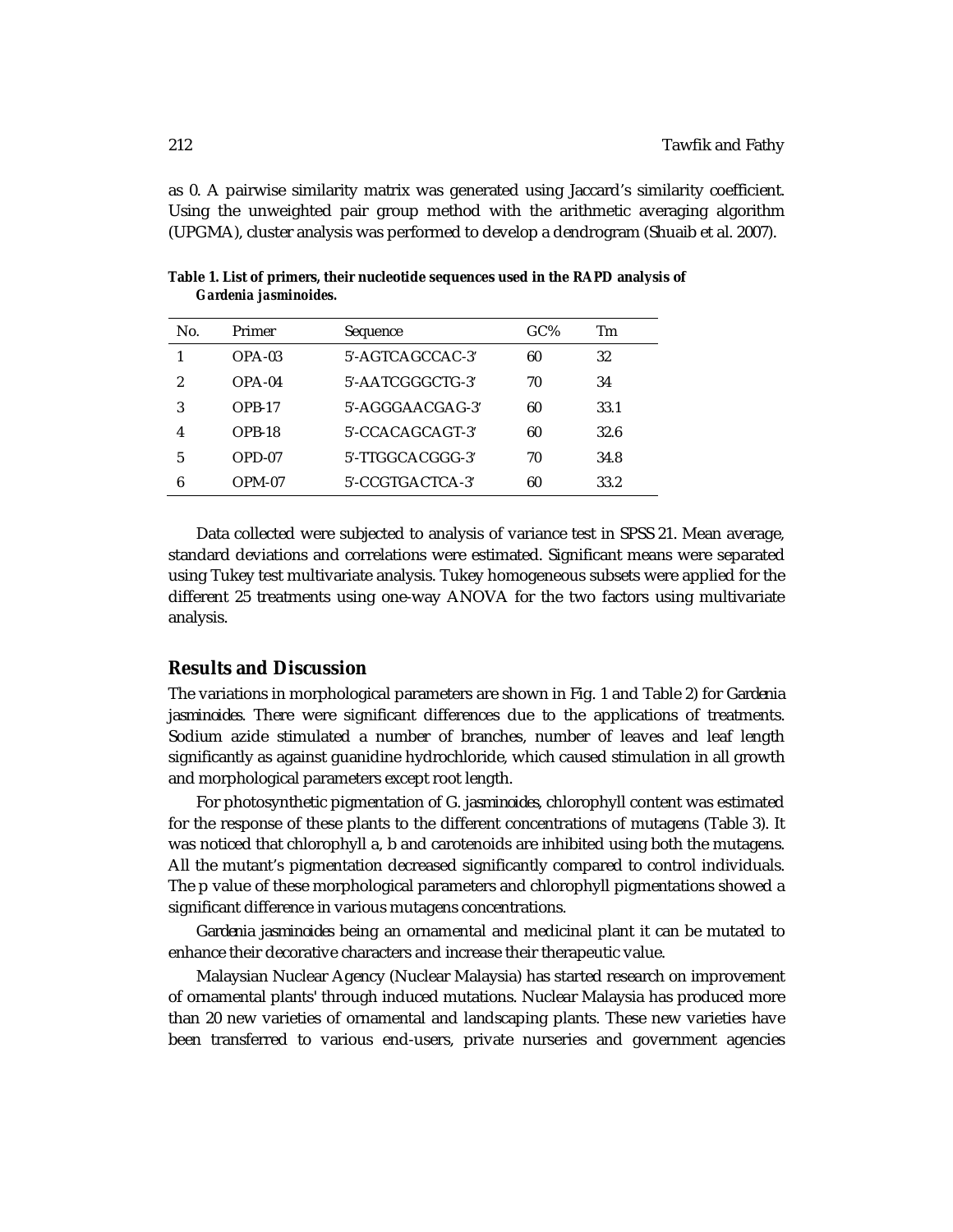(Ahmad et al. 2012). Sodium azide was used in many studies to induce mutation, as found by El-Nashar (2006) on *Amaranthus caudatus*, Al-Gawwad and Makka (2009) on *Mirabilis jalapa* and Mostafa (2011) on *Helianthus annuus*. Al-Qurainy (2009) used sodium azide mutagen with *Eruca sativa* and an estimated 9 morphological parameters and photosynthetic pigments. He proved that sodium azide causes significant differences. Also, El-Nashar and Asrar (2016) used chemical mutagens to assess the variation in *Calendula officinalis* as ornamental and medicinal plants. They estimated many morphological and physiological parameters and found significant differences in mutants compared to control.



Fig. 1. Morphology of *Gardenia jasminoides* in response to different concentrations of mutagens. A. Effect of sodium azide and B. Effect of guanidine hydrochloride.

For molecular marker analysis, the total genomic DNA was extracted and RAPD-PCR was performed to estimate the genetic variation resulted from mutagen treatments. The results of selected oligonucleotides decamers were visualized on an agarose gel (Fig. 2a, b) for sodium azide and guanidine hydrochloride, respectively. The polymorphism data resulted from these primers are illustrated in the Table (4). The total polymorphism percentage of *G. jasminoides* affected by sodium azide was 57.71 as against 67.59 in guanidine hydrochloride treatment. Tables 5 and 6 showed the similarity matrix of the different concentrations of sodium azide and guanidine hydrochloride, respectively. The dendrogram showed the genetic effect of sodium azide on *G. jasminoides* (Fig. 3). It illustrated that control and 30 mM treatment were closely related to each other, where 40 and 50 mM treatments were related. The genetic effect of guanidine hydrochloride is shown in Fig. 4. It illustrated that 50 mM is separated away, where 30 and 40 mM are genetically similar and quite related to control.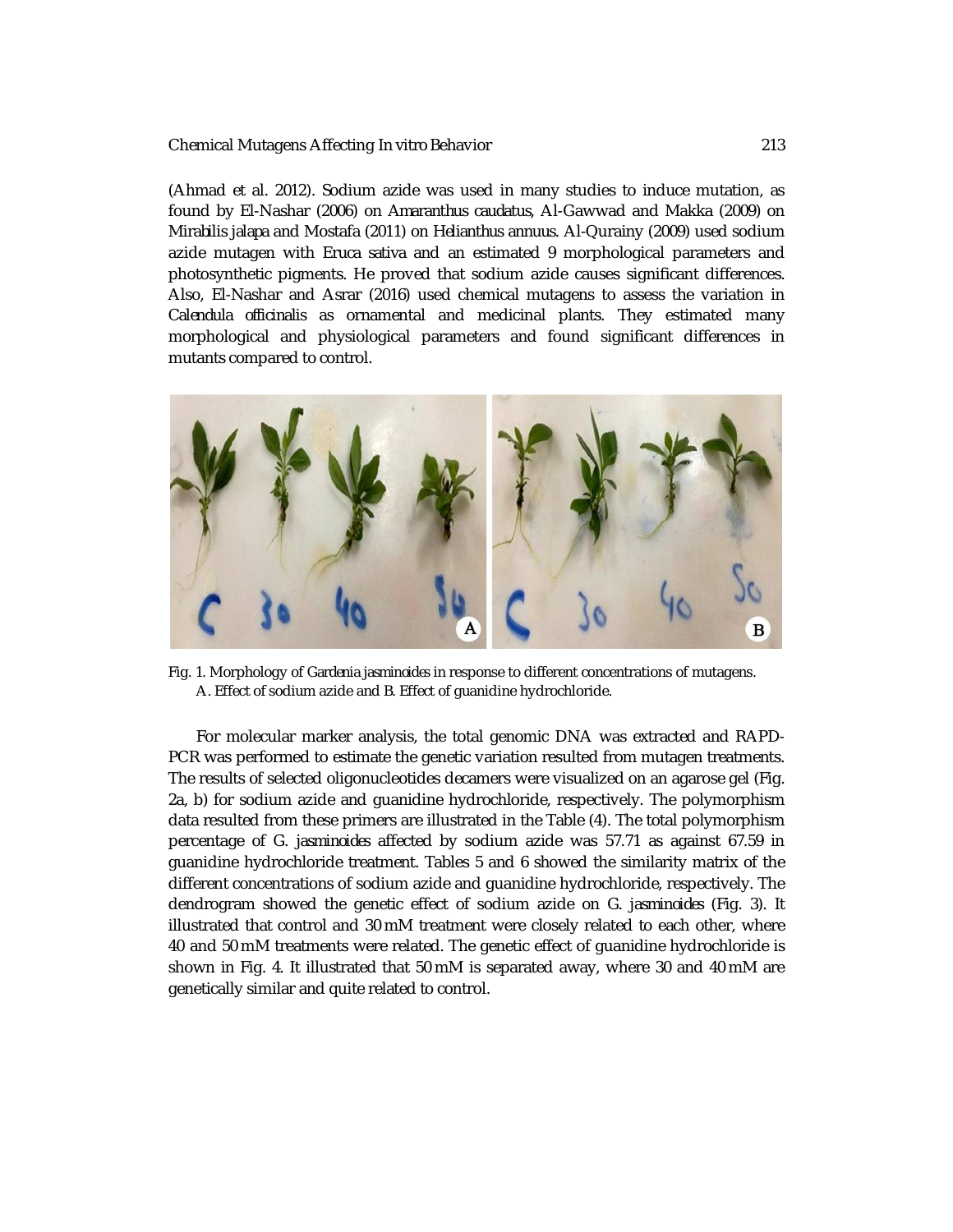| Mutagen           | Sodium azide |        |        | Guanidine hydrochloride |        |        |        |        |
|-------------------|--------------|--------|--------|-------------------------|--------|--------|--------|--------|
| Conc. (mM)        | $\mathbf 0$  | 30     | 40     | 50                      | 0      | 30     | 40     | 50     |
| Fresh wt. (g)     | 0.1134       | 0.1546 | 0.1600 | 0.1268                  | 0.1277 | 0.1174 | 0.1448 | 0.1089 |
| Shoot length (cm) | 1.4750       | 1.9500 | 1.8000 | 1.2750                  | 1.5333 | 1.6000 | 2.1000 | 1.7500 |
| Root length (cm)  | 3.2500       | 2.3000 | 2.3250 | 1.5500                  | 3.3667 | 3.0333 | 2.3000 | 2.8667 |
| No. of roots      | 3.0000       | 1.3333 | 2.3333 | 1.3333                  | 2.5000 | 2.5000 | 1.2500 | 1.0000 |
| No. of leaves     | 6.0000       | 7.6667 | 6.6667 | 7.3333                  | 6.0000 | 4.6667 | 7.6667 | 5.6667 |
| No. of branches   | 1.0000       | 1.6667 | 1.3333 | 1.6667                  | 1.0000 | 1.6667 | 1.0000 | 1.0000 |
| Leaf length (cm)  | 1.8750       | 2.1833 | 1.9417 | 1.7667                  | 1.8214 | 1.9357 | 2.6071 | 2.4000 |
| Leaf width (cm)   | 0.9000       | 0.9083 | 0.7917 | 0.8083                  | 0.8571 | 0.9357 | 1.1571 | 0.8643 |
| p value           | 0.000        | 0.000  | 0.000  | 0.000                   | 0.000  | 0.000  | 0.000  | 0.000  |
| F value           | 11.374       | 41.894 | 44.527 | 23.532                  | 9.606  | 5.825  | 23.837 | 55.326 |

**Table 2. Morphological means estimation of** *Gardenia jasminoides* **in response to different concentrations of mutagens.**

**Table 3. Chlorophyll content of** *Gardenia jasminoides* **in response to different concentrations of mutagens.**

| Mutagen    | Sodium azide |          |          | Guanidine hydrochloride |          |          |          |          |
|------------|--------------|----------|----------|-------------------------|----------|----------|----------|----------|
| Conc. (mM) | - 0          | 30       | 40       | 50                      | $\Omega$ | 30       | 40       | 50       |
| Chl. a     | 0.920519     | 0.617812 | 0.706645 | 0.709272                | 0.91927  | 0.48513  | 0.52971  | 0.54479  |
| Chl.b      | 0.807074     | 0.617927 | 0.524632 | 0.509406                | 0.80674  | 0.37548  | 0.42432  | 0.43233  |
| Cart.      | 0.531713     | 0.391106 | 0.345430 | 0.315179                | 0.53131  | 0.24691  | 0.28064  | 0.27576  |
| p value    | 0.000        | 0.000    | 0.000    | 0.000                   | 0.000    | 0.000    | 0.000    | 0.000    |
| F value    | 14427.43     | 15382.69 | 13312.98 | 4964.66                 | 24012.76 | 23474.59 | 35459.79 | 9554.068 |

Many molecular markers were used to assess the genetic variation in plants in response to mutation. In this study, RAPD-PCR was the molecular marker used to detect the genetic polymorphism within *G. jasminoides* due to the action of both sodium azide and guanidine hydrochloride. Li et al. (2009) performed a study to evaluate the genetic differences and mutual relationship of *G. jasminoides* at DNA level among different cultivars using ISSR molecular marker and obtained a polymorphism percentage of 55.17%. Wannajindaporn et al. (2014) used tissue culture technique to study the effect of sodium azide on *Dendrobium* ornamental plant and used ISSR molecular markers to estimate the variation in mutants compared to control. This agrees with many workers which proved the genetic variation in different plants due to chemical mutagens treatments. Kishk et al. (2016) used ISSR molecular marker to estimate both diethyl sulphate and sodium azide mutagen on banana plant to against salt stress.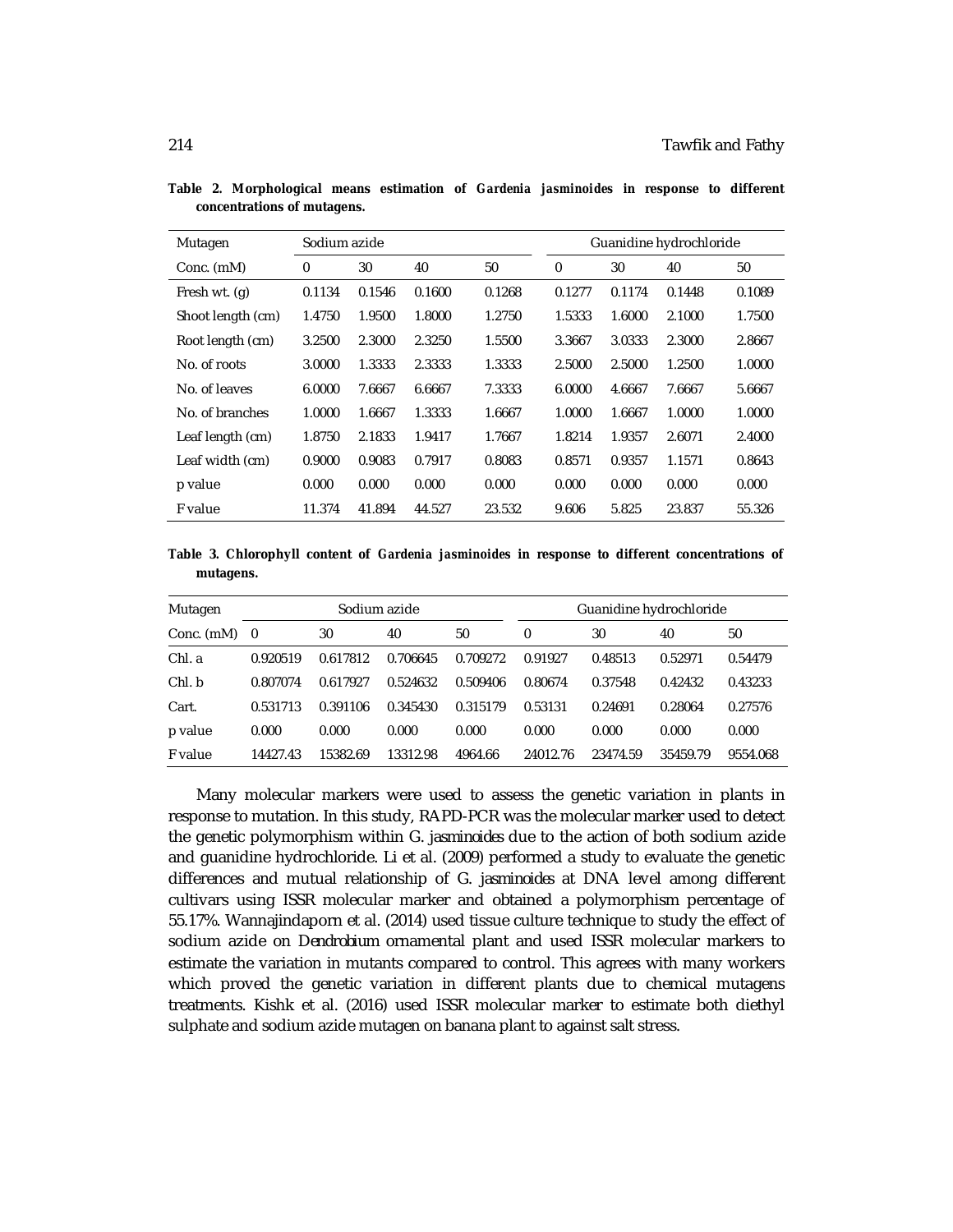

Fig. 2. Agarose gel electrophoresis of *Gardenia* with mutagen. A. Sodium azide and B. Guanidine hydrochloride.

| Table 4. List of primers, their nucleotide sequences and polymorphism percentage used in the |  |
|----------------------------------------------------------------------------------------------|--|
| RAPD analysis of Gardenia jasminoides with both mutagens.                                    |  |

|                |         |                | Sodium azide           |                | Guanidine hydrochloride |  |  |
|----------------|---------|----------------|------------------------|----------------|-------------------------|--|--|
| No.            | Primers | Total<br>bands | Polymorphism<br>$(\%)$ | Total<br>bands | Polymorphism<br>$(\%)$  |  |  |
|                | OPA-03  | 5              | 60                     |                | 71.42                   |  |  |
| $\mathfrak{p}$ | OPA-04  |                |                        | 12             | 41.67                   |  |  |
| 3              | OPB-17  |                | 42.85                  | 8              | 100                     |  |  |
| 4              | OPB-18  | 8              | 25                     | 6              | 50                      |  |  |
| 5              | OPD-07  | 4              | 75                     | 10             | 80                      |  |  |
| 6              | OPM-07  |                | 85.71                  | 8              | 62.5                    |  |  |
| Total          |         |                | 57.71                  |                | 67.59                   |  |  |

## **Table 5. Similarity matrix resulted from all RAPD primers for** *Gardenia* **treated with sodium azide**

|                 | Control | $30 \text{ mM}$ | 40 mM | $50 \text{ mM}$ |
|-----------------|---------|-----------------|-------|-----------------|
| Control         | 100     | 68.70           | 56.26 | 55.96           |
| $30 \text{ mM}$ | 68.70   | 100             | 61.98 | 55.00           |
| 40 mM           | 56.26   | 61.98           | 100   | 71.84           |
| $50 \text{ mM}$ | 55.96   | 55.00           | 71.84 | 100             |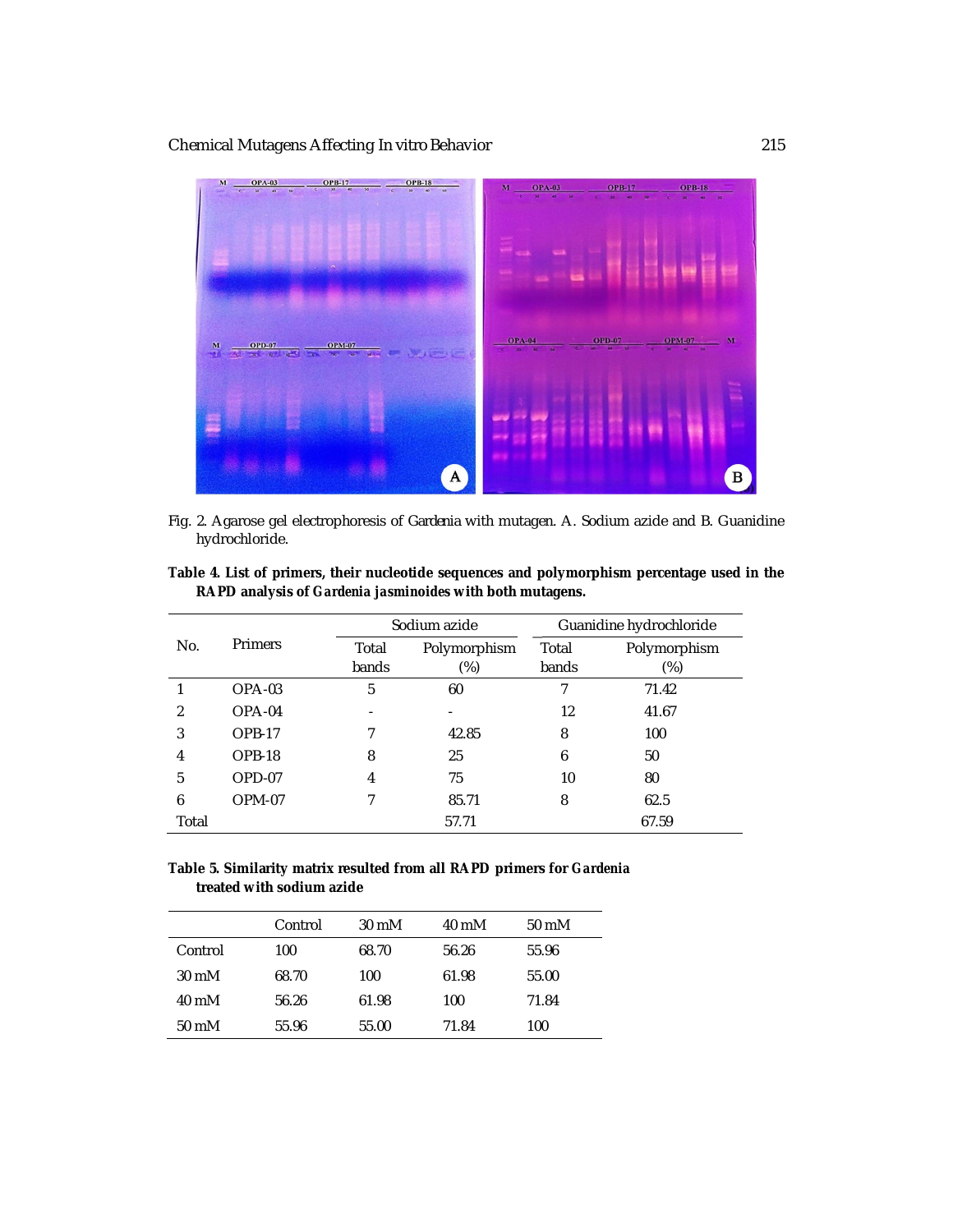

Fig. 3. Dendrogram resulted from all RAPD primers for *Gardenia* treated with sodium azide.

## **Table 6. Similarity matrix resulted from all RAPD primers for** *Gardenia* **treated with guanidine hydrochloride.**

|                 | Control | $30 \text{ mM}$ | 40 mM | 50 mM |
|-----------------|---------|-----------------|-------|-------|
| Control         | 100     | 52.63           | 57.25 | 38.07 |
| $30 \text{ mM}$ | 52.63   | 100             | 59.67 | 41.70 |
| 40 mM           | 57.25   | 59.67           | 100   | 48.48 |
| $50 \text{ mM}$ | 38.07   | 41.70           | 48.48 | 100   |

.<br>7.87E3 4.51E3 3.32E3



 $\,0\,$ 

Fig. 4. Dendrogram resulted from all RAPD primers for  *Gardenia* treated with guanidine hydrochloride.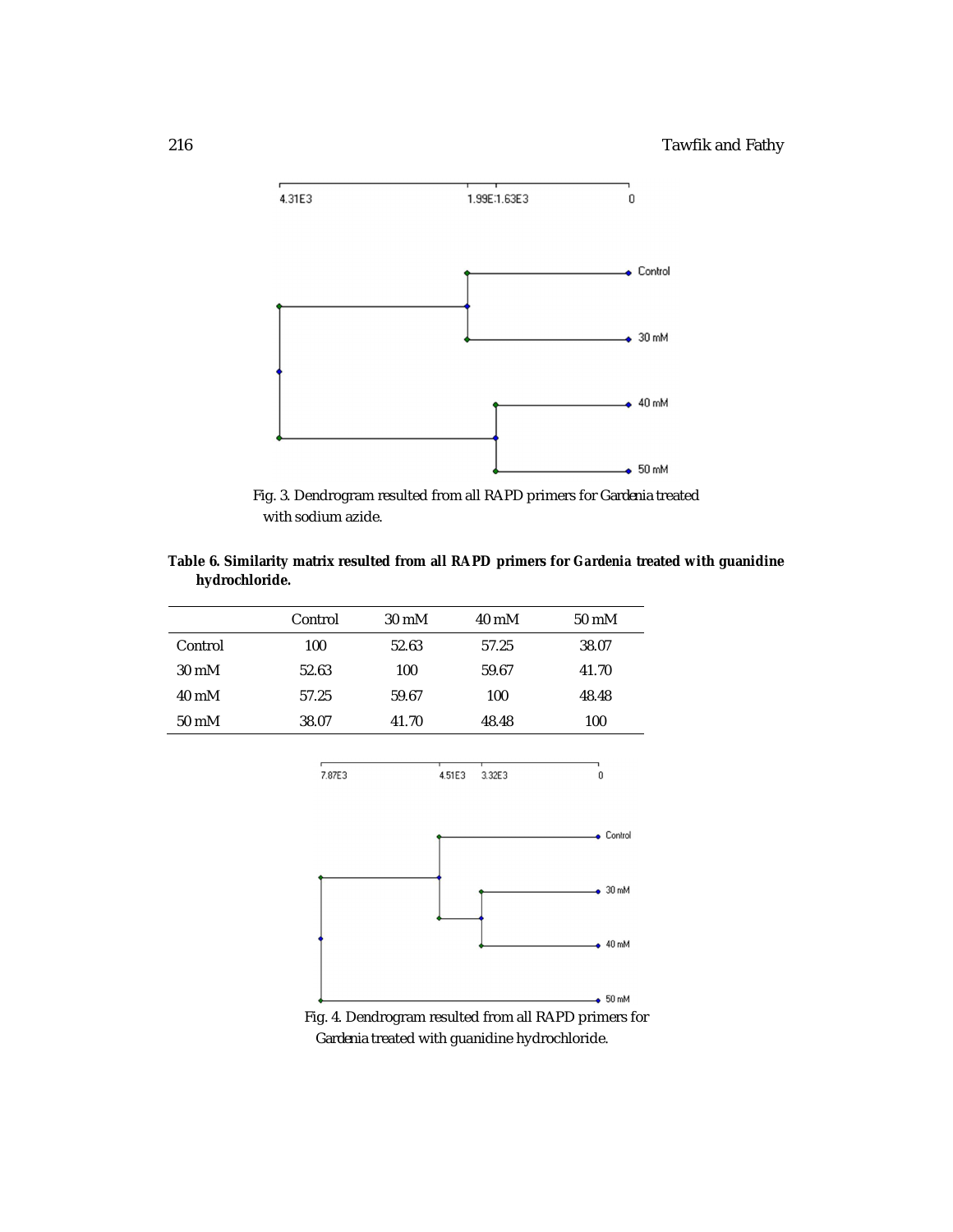## **Acknowledgment**

The authors would like to thank the Agricultural Center for Genetic Engineering and Biotechnology ACGEB, Faculty of Agriculture, Ain Shams University, for the facilitiesof working in tissue culture laboratory

## **References**

- **Ahmad Z, Hassan AB, Salleh S, Ariffin SN, Shamsudin S, Basiran MN, Tan SG, Zainudin NA** and **Yusoh OM** (2012) Improvement of Malaysian ornamental plants through induced mutation. Pertanika J. Trop. Agric. **35**(3): 631-636.
- **Al Gawwad A** and **Makka AH** (2009) Effect of chemical mutagens on *Mirabilis jalapa*. M.Sc. Thesis, Floriculture, Faculty of Agriculture, Alexandria University, Alexandria, Egypt.
- **Al-Qurainy F** (2009) Effects of sodium azide on growth and yield traits of *Eruca sativa* (L.). World Appl. Sci. J. **7**(2): 220-226.
- **Doyle JJ** and **Doyle JL** (1990) Isolation of plant DNA from fresh tissue. Focus **12**: 13-15.
- **Edwards K, Johnstone C** and **Thompson C** (1991) A simple and rapid method for the preparation of plant genomic DNA for PCR analysis. Nucleic Acid Res. **19**: 349. doi: 10.1093/nar/19.6.1349
- **El-Mokadem HE** and **Mostafa GG** (2014) Induction of mutations in *Browallia speciosa* using sodium azide and identification of the genetic variation by peroxidase isozyme. Afr. J. Biotechnol. **13**(1): 106-111.
- **El-Nashar YIA** (2006) Effect of chemical mutagens (sodium azide and diethyl sulphate) on growth, flowering and induced variability in *Amaranthus caudatus* L. and *A. hypochondriacus* L. Ph.D. Thesis, Floriculture, Faculty of Agriculture, Alexandria University, Alexandria, Egypt.
- **El-Nashar YI** and **Asrar AA** (2016) Phenotypic and biochemical profile changes in calendula (*Calendula officinalis* L.) plants treated with two chemical mutagenesis. Genet. Mol. Res. **15**(2): gmr.15028071.
- **Kesavan K, Gnanasekaran J, Gurunagarajan S** and **Nayagam AAJ** (2018) Microscopic, physicochemical and phytochemical analysis of *Gardenia jasminoides* (Ellis). Int. J. Pharm. Pharm. Sci. **10**(1): 97-102.
- **Kishk AD, Abul-Soad AA, Abbas MS, El-Shabrawi HM, Gaber EI** and **Noor El-Deen TM** (2016) Effect of diethyl sulphate and sodium azide on tolerance of *ex vitro* banana to salt stress. International Journal of Chem. Tech. Res. **9**(12): 81-99.
- **Li L, Yi W, A-Man Z, Pei-Lin Z** and **Shi-Liang Z** (2009) Genetic relationship of *Gardenia jasminoides* among plantations revealed by ISSR. Chin. Tradit. Herbal Drugs **40**(1): 116-120.
- **Metzner H, Rau H** and **Senger H** (1965) Untersuchungenzur synchronisie-rbarkeiteinzelner pigmentmangel mutanten von chlorella. Planta **65**: 186-194.
- **Mostafa GG** (2011) Effect of sodium azide on the growth and variability induction in *Helianthus annuus* L. Int. J. Plant Breed. Genet. **5**(1): 76-85.
- **Shuaib M, Zeb A, Ali Z, Ali W, Ahmad T** and **Khan I** (2007) Characterization of wheat varieties by seed storage protein electrophoresis. African J. Biotech. **6**: 497-500.
- **Soliman TMA, El-Keltawi NE, Khan MA, Nan M** and **Zhao LJ** (2013) plant growth and flowering of cape jasmine (*Gardenia Jasminoides*, Ellis) in various substrates amended with sulphur. Glob. J. Plant Ecophysiol. **3**(2): 36-43.